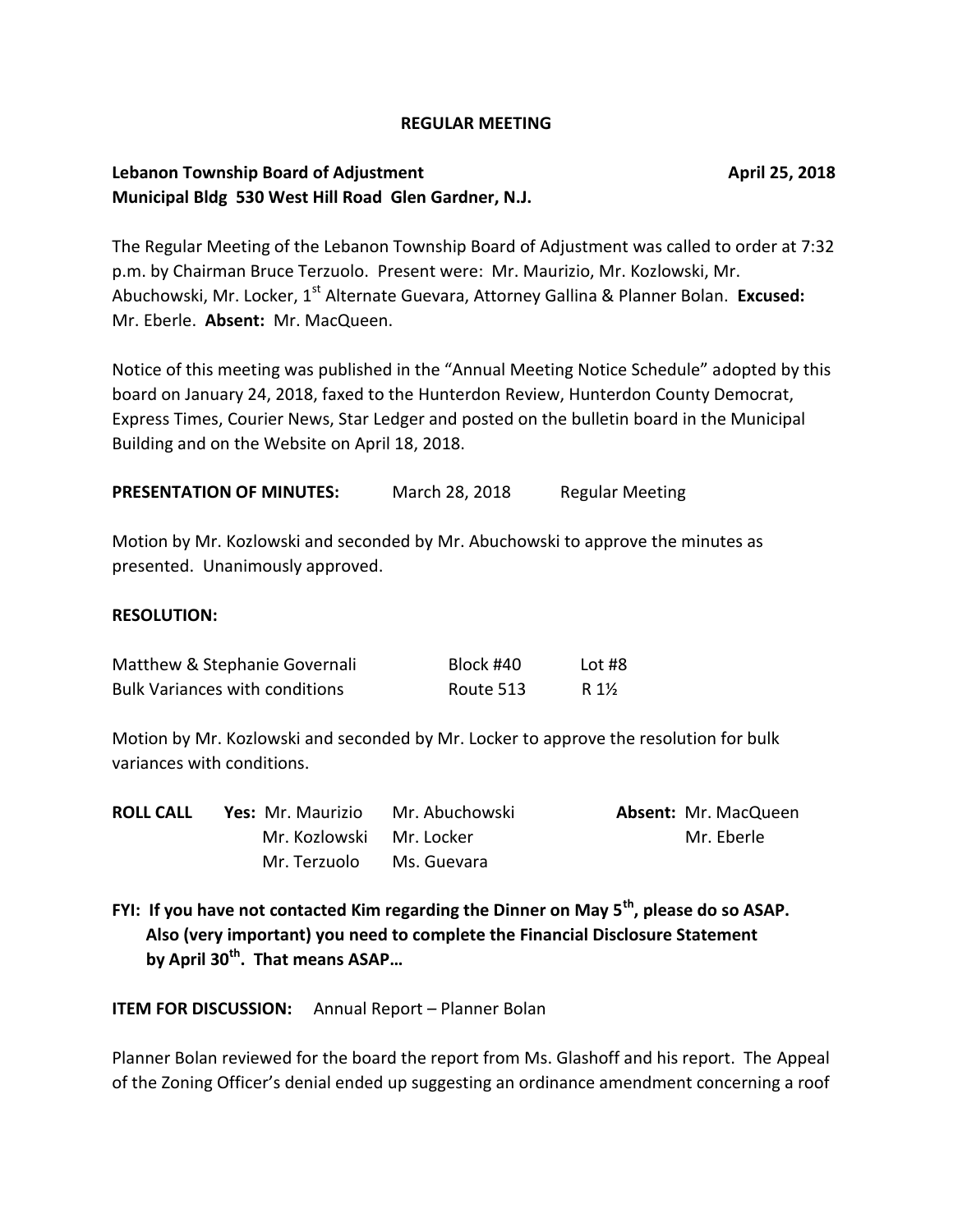# **Lebanon Township Board of Adjustment April 25, 2018 Page 2**

that extends into the setback. The board's recommendation was subsequently adopted as an ordinance amendment in 2018. Planner Bolan noted that the definition of "Animal Farm" in the Ordinance be amended to delete the phrase "indigenous and/or" from the current definition. Also, long standing recommendations of the board included "private roads". The board has recommended a subcommittee consisting of members of the Township Committee, Planning & Zoning Board members, Fire Official to thoroughly review the issues surrounding private roads. And finally, the board recommends diligent enforcement of these conditions that are put on applicant by the Zoning Office and the Code Enforcement Department. The Board of Adjustment also recommends that the Township develop a better system for sharing of information and the tracking of application approvals. At the conclusion of the board's discussion, Planner Bolan will finalize his report to be placed on the agenda of the Planning Board and Township Committee for consideration.

## **Attorney Gallina will prepare a resolution to be placed on the Agenda for May 23, 2018.**

#### **NEW BUSINESS:**

Robert Campolattaro Block #50 Lot #8 Glen Gardner, N.J. 08826

106 Mt. Lebanon Road Mt. Lebanon Road RC 7½

**PUBLIC HEARING** Certification of a Pre-existing non-conforming use D1 Variance to have a mobile trailer

# **Note: Letters from Atty Gallina & Atty Caldwell the board received with the March packet. Memo from Planner Bolan included in April packet.**

Attorney William Caldwell was present along with the applicant Robert Campolattaro. Attorney Caldwell informed the board that due to a scheduling conflict their Planner John Madden was not available to attend the meeting this evening. Attorney Gallina informed Attorney Caldwell that the following items will be marked into evidence at this time, **A1**-Affadavit of Proof of Service, **A2**-Notice to the Properties Owners and Utilities, **A3**-Certified List of Property Owners and Utilities, **A4**-POD Slips, **A5**-Notice of Publication in the Hunterdon Review. Motion by Mr. Locker and seconded by Mr. Maurizio to carry the application to the May 23, 2018 meeting at 7:30 p.m. with no further notice given. Unanimously approved.